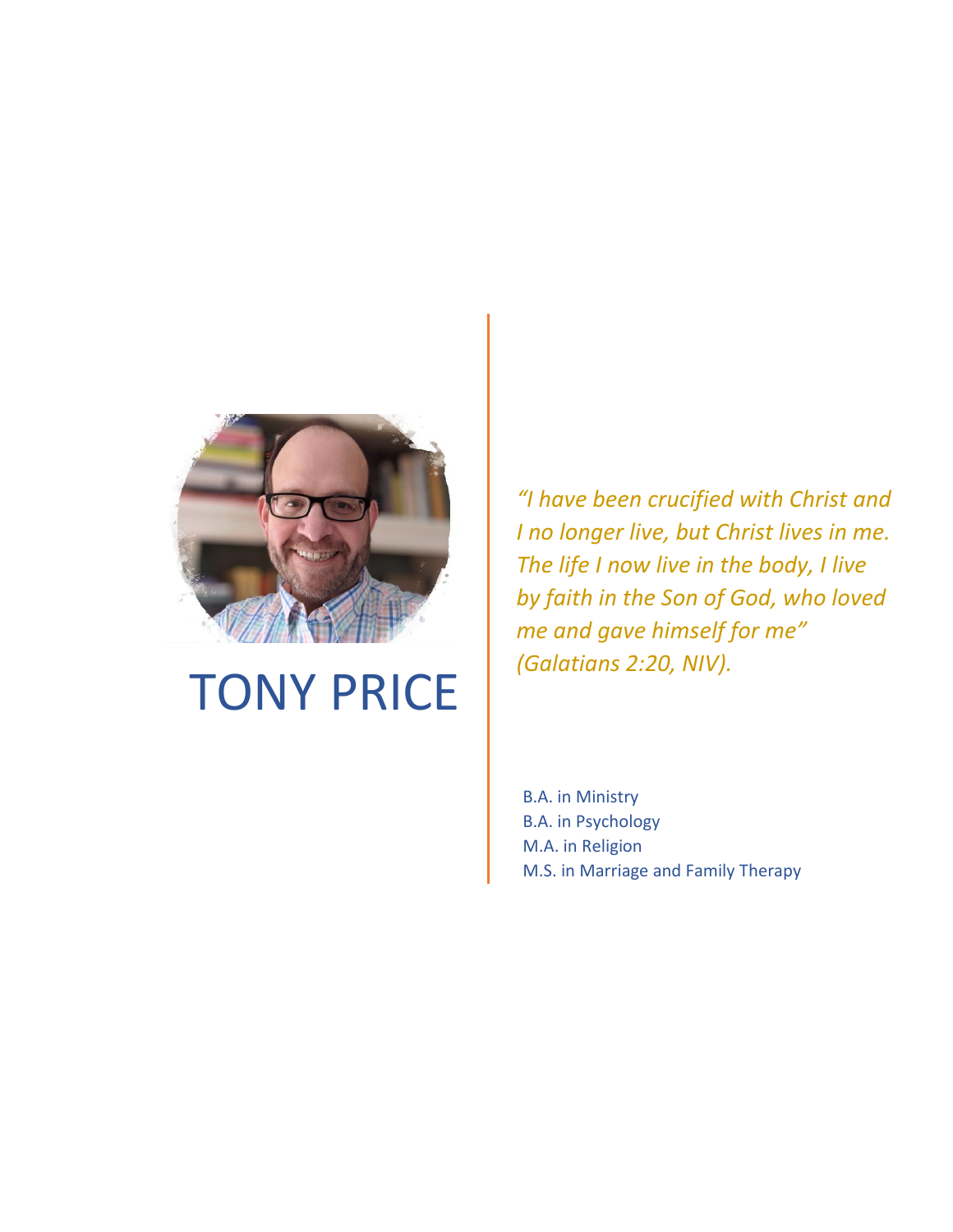It is a razor's edge of distinction between the compelling desire to preach the gospel and the realization and the reality of personal spiritual failure. Like the Apostle Paul, I am compelled beyond word's description to proclaim the Word of Life without apology but understand all too well the personal cost of doing so. Paul said in unequivocal terms, "*For when I preach the gospel, I cannot boast, since I am compelled to preach. Woe to me if I do not preach the gospel!*" (1 Corinthians 9:16, NIV).

The challenge Paul set forth, of course, is audacious at its core "*to proclaim… the whole will of God*" (Acts 20:27), all the while embracing the brutal truth that, dare I, a fellow sinner hold forth this "word of life" to fellow sinners knowing full well the stain of my own sin? Nevertheless, I fully embrace Paul's admonition to unashamedly "*preach the word; be prepared in season and out of season; correct, rebuke and encourage—with great patience and careful instruction*" (2 Timothy 4:2, NIV).

Though, perhaps out of step with some of my contemporary counterparts, I believe in preaching. Its sacred place in our assemblies and in our shared spiritual formation is not diminished in its ever-evolving forms. Preaching has changed through the years, but its value is firmly rooted in who we are as God's people. From the great, if not often misunderstood, prophets of old, to the timeless truths of our Savior delivered to the masses, preaching is Godly, it is necessary, it is relevant, and, it is absolutely vital. I stand as a witness in this generation to the grace of God which still, after all these years, captures the imagination and gives rise to faith. I am honored, and humbled, to have been used by God through preaching to reveal the glory of God.

It is a "cracked jar" sort of exercise, mind you, the revelation of God's Word. Each preacher, and this one in particular, revealing the greater, more perfect, truth of God's glory, despite the personal frailty of being human. "*But we have this treasure in jars of clay to show that this allsurpassing power is from God and not from us. We are hard pressed on every side, but not crushed; perplexed, but not in despair*" (2 Corinthians 4:7-8, NIV).

#### **A Philosophy of Spiritual Giftedness**

In ministry, it is of particular relevance the Spiritual giftedness of each soul. Being created in the "image of God," has with its cosmic consequence, a practical reality. We are a complex symbiotic creation designed to be sanctified "*through and through*," and our "*spirit, soul and body"* should be "*kept blameless at the coming of our Lord Jesus* Christ" (1 Thessalonians 5:23, NIV). We are spiritual, and thus, are gifted spiritually to contribute to the great work of Christ in His Body, the church.

The gifts of God's people are a testimony of His purpose and grace. Not every Christian possesses the same gifts of ministry, but the ones they do own, are a call to ministry. That is to say, they are intended to be used for the great work of God's Family. "*So Christ himself gave the*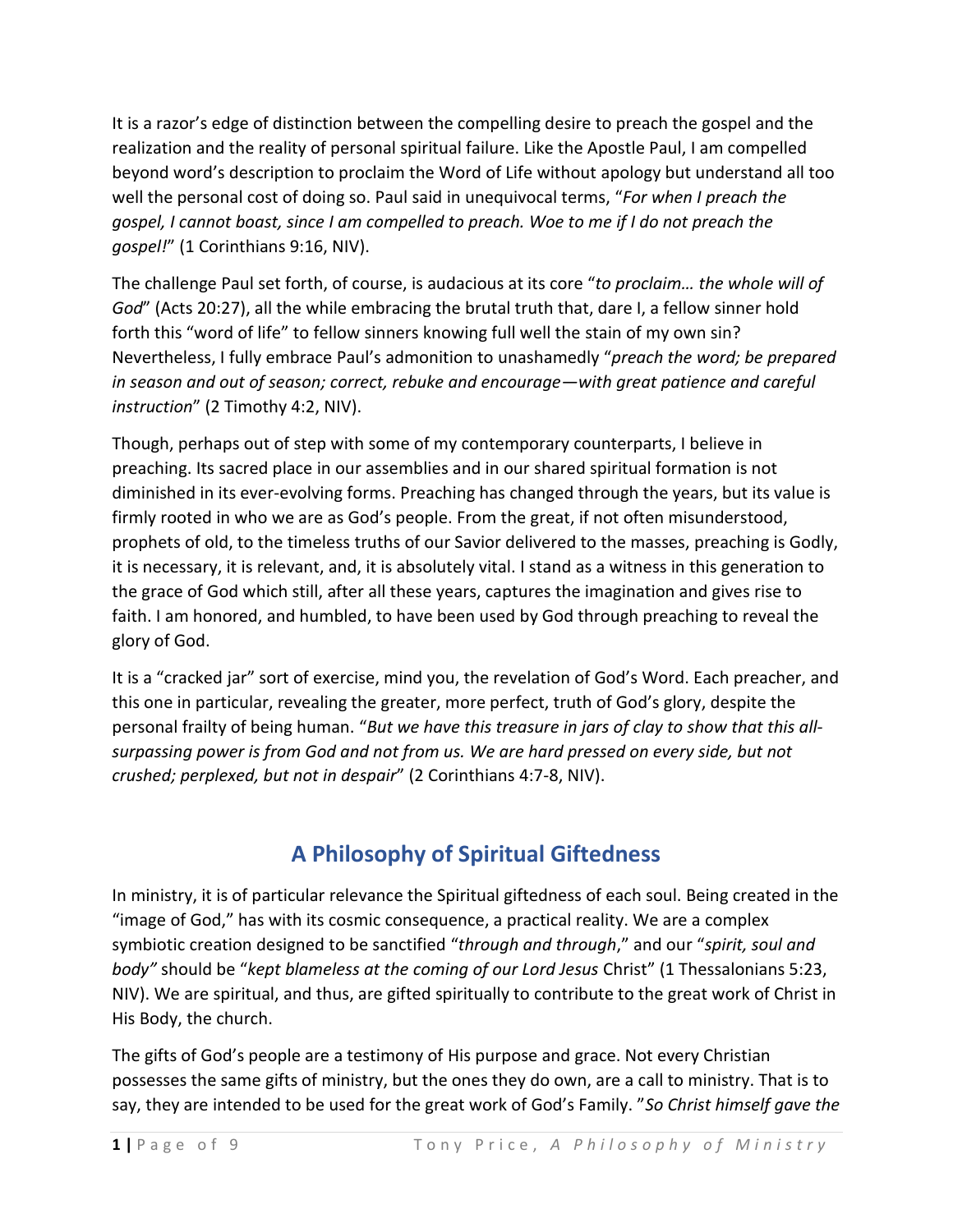*apostles, the prophets, the evangelists, the pastors and teachers, to equip his people for works of service, so that the body of Christ may be built up until we all reach unity in the faith and in the knowledge of the Son of God and become mature, attaining to the whole measure of the fullness of Christ"* (Ephesians 4:11-13, NIV).

A particular gift, or ability, given by the Spirit of God, is measured through the effectiveness and utilization of that gift. Not every Christian is called to be a preacher, or evangelist, but some are. Those who are called to this sacred service are expected to use it for the glory of God. This Philosophy of Ministry arises out of a conviction for, and evidence of, the call of God to minister to His people through the talents and abilities given, and developed, over thirty years of ministry.

# **A Philosophy of Preaching**

Preaching is so many things to the worshipper dedicated to knowing God more fully through the proclaimed message. Preachers are called upon to "*do so as one who speaks the very words of God. If anyone serves, they should do so with the strength God provides, so that in all things God may be praised through Jesus Christ. To him be the glory and the power for ever and ever. Amen."* (1 Peter 4:11, NIV).

Preaching has changed through the years, mind you, but the message has remained the same. Every sermon must be "cruciform" (cross-shaped) and is "good news" to all who hear it. It isn't the preacher who gives power to the message, nor does it lie in his ability to communicate truths in contemporary ways. Paul made certain his purpose was clear which was "*to preach the gospel—not with wisdom and eloquence, lest the cross of Christ be emptied of its power*" (1 Corinthians 1:17, NIV). It's not about the preacher, but is about preaching "Christ crucified" which is "*a stumbling block" to some, and "foolishness"* to others, *"but to those whom God has called, both Jews and Greeks, Christ the power of God and the wisdom of God"* (1 Corinthians 1:22-24, NIV).

Practically speaking, I believe and practice many homiletic devices of conveying, through preaching, the message of Christ. I hold a very high regard for Scripture in its literary form and historical context. When preaching from the direct teachings of Christ, for example, I employ the same methodology as He did. His direct commands are authoritative, and I treat them as such. I respect the many genres of literature in the Bible and both interpret and proclaim them within their literary shape. The wisdom literature, for example, with its many parallelisms and descriptive metaphors, is interpreted differently and, consequently, taught differently.

I possess a passion for preaching expositorally, which is to say that I allow the text to guide the sermon. I emphasize the truth of each passage viewed in light of its general, and then specific, context, so as to avoid using a verse, or verses, out of its context. I believe that the Holy Spirit does a perfect work in convicting the hearts of listeners as He, the Holy Spirit, chooses the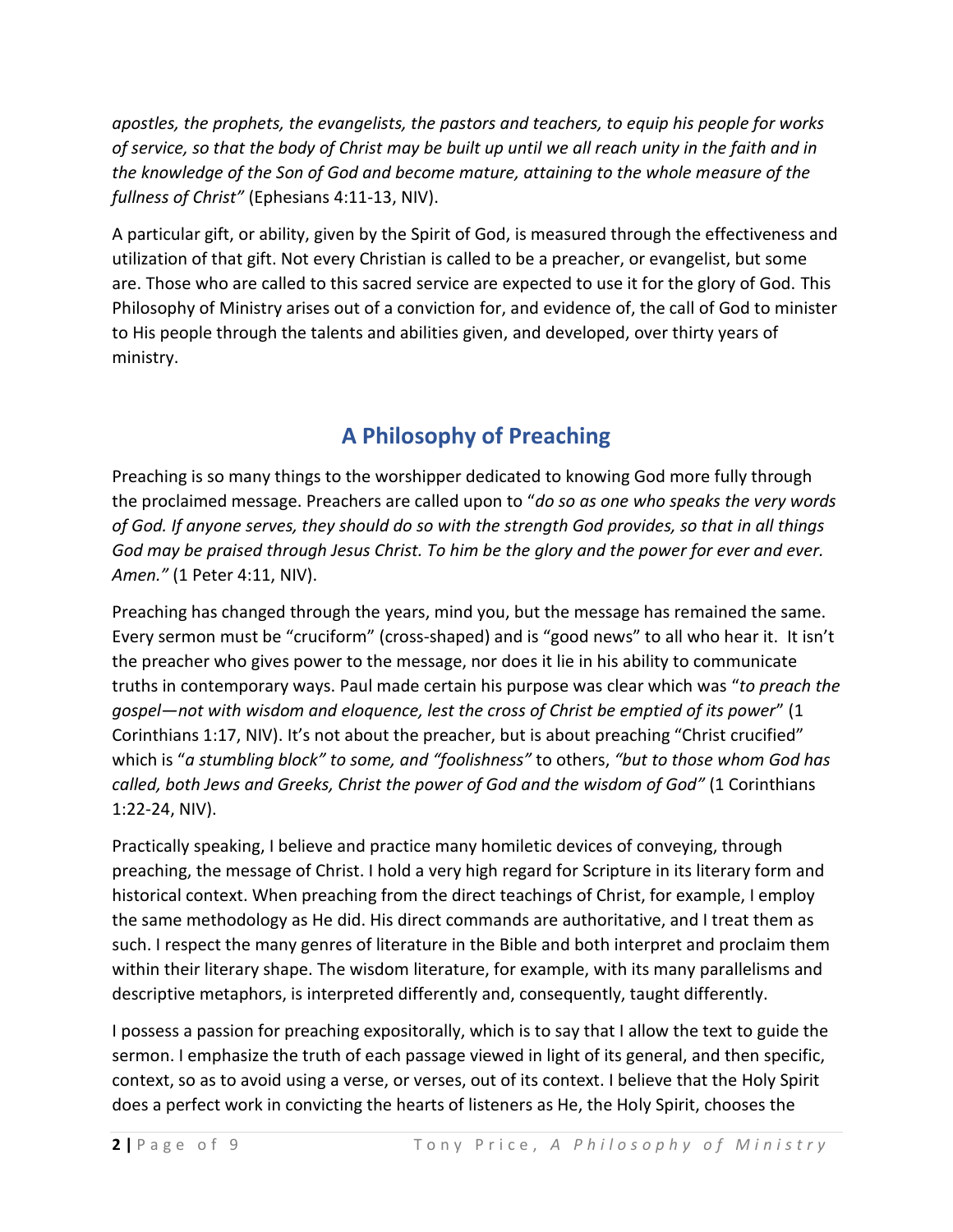message, and its relevant application. Put succinctly, by following the shape of the text, allowing it to do its probing work on the heart, preaching then becomes effective, relevant, and dare I say, holy.

I often preach series of sermons based, of course, on the needs of the audience, but also on the emphasis of Scripture itself. Some homiletic devices often used are the Narrative Inductive Method (Teachings of Jesus), the Imperative Deductive Model (Epistles), and the Textual Historical Literary Form (Old Testament History and Prophecy). I believe the sermon should flow from the text, not the other way around.

From an intensely personal perspective, sermon preparation is a grueling exercise. The exegesis, interpretation, linguistic exposition, and most importantly, personal application, all result in a process whereby the sermon is preached first to my heart, and then to the audience at the appointed time. I learn, apply, and most certainly repent and grow personally, before a single word is uttered to my audience in the hopes that everyone, including, and especially me, can be transformed by its life-giving purpose.

#### **A Philosophy of Leadership**

It is of personal conviction, and Scriptural precedent, that the Lord's church is led by anointed men fully qualified to oversee the Body. These elders (*presbyters*) are appointed by the church to oversee the flock. "*To the elders among you, I appeal as a fellow elder and a witness of Christ's sufferings who also will share in the glory to be revealed*" (1 Peter 5:1, NIV). As Overseers (episkopos), they keep watch over themselves first, and then to "*all the flock of which the Holy Spirit has made you* [them] *overseers." Paul instructs them to "be shepherds of the church of God, which he bought with his own blood"* (Acts 20:28, NIV).

Though I have often been called upon to serve as one of the appointed Shepherds in the congregation for which I serve, it has been my joy, however, to serve as Evangelist, Preacher, or designated Minister. My relationship with Godly Elders who have watched over my soul, supported my gifts, and empowered my ministry has always been a great blessing to my life, and ministry. The Godly counsel and accountability they have provided me have been integral to my own personal walk and has been a cherished experience for my soul.

I have a very high regard for the role of Elders in the local congregation and embrace fully a divine partnership that helps the church grow. Whether I am a fellow Overseer who works alongside the others to shepherd to flock, or, if I faithfully devote my time to the work of an Evangelist being supervised by their faithful instruction, I am truly blessed.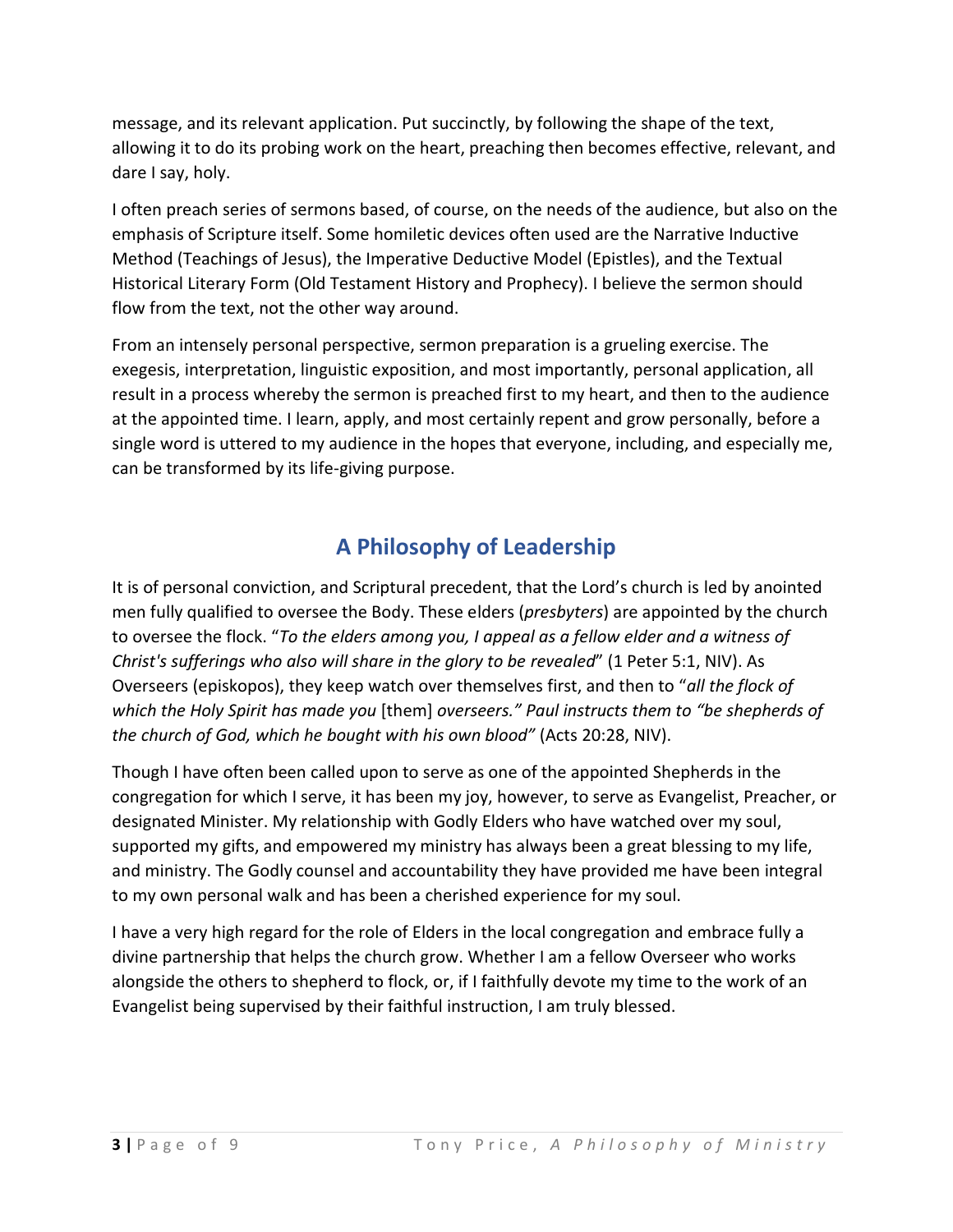## **A Philosophy of Discipleship**

When Jesus began His ministry on earth, He established, and perfected, a model of leadership which involved selecting a capable, albeit imperfect, group of servants who would carry on His ministry after He was gone. The group of men He chose were as diverse in their world as we are in ours. He recognized the value of utilizing varied gifts of service to the advantage of His important work on earth, and His relationship with them was always directed towards this end.

A healthy congregation of our Lord is filled with people from various backgrounds, socioeconomic circumstances, demographics, and levels of spiritual maturity. A church who recognizes, and embraces, this reality is poised to grow as each one fully connects themselves to Christ's mission and purpose and embraced their important role in it.

As a Minister of the gospel I fully embrace this model and use it to create spiritual formation. By knowing the gifts of the servant Body, and through careful and deliberative mentoring, it is of primary importance to help individuals rise to the calling for which they have been called. Peter adds emphases to this process when he commends the brethren to "*make every effort to confirm your calling and election. For if you do these things, you will never stumble, and you will receive a rich welcome into the eternal kingdom of our Lord and Savior Jesus Christ*" (2 Peter 1:10-11, NIV).

#### **A Philosophy of Teaching**

The early church devoted themselves to the Apostle's doctrine, and in doing so, grew immeasurable in their faith. They met often, and even daily, for periods of study where they could dig deeper and "flesh out" what it means to be a believer. Their view of God's Word rested upon the teachings they received from the first-hand witnesses, and then, applied it to their lives. The Berean brethren, for example, were known for their devotion to this necessary, and vital, exercise.

Thankfully, we now are in possession of the Scriptures and place emphasis on their importance in the life of a congregation, and to the lives of its many members. We recognize Scripture as "*God-breathed and is useful for teaching, rebuking, correcting and training in righteousness, so that the servant of God may be thoroughly equipped for every good work*" (2 Timothy 3:16-17, NIV).

Of the many functions of a gospel preacher, the high calling of teaching, in its various forms, is one of the most rewarding aspects of ministry to my walk. I love the Word of God and hold a very high regard for its instruction, guidance, empowerment, and contemporary application. Simply put, I believe the Bible is just as relevant to our walk today as it has always been. A very careful, dutiful, hermeneutic gives flight to the real purpose of Scripture itself. We must always ask of our teaching of God's Word, "what is God calling me to believe and practice?"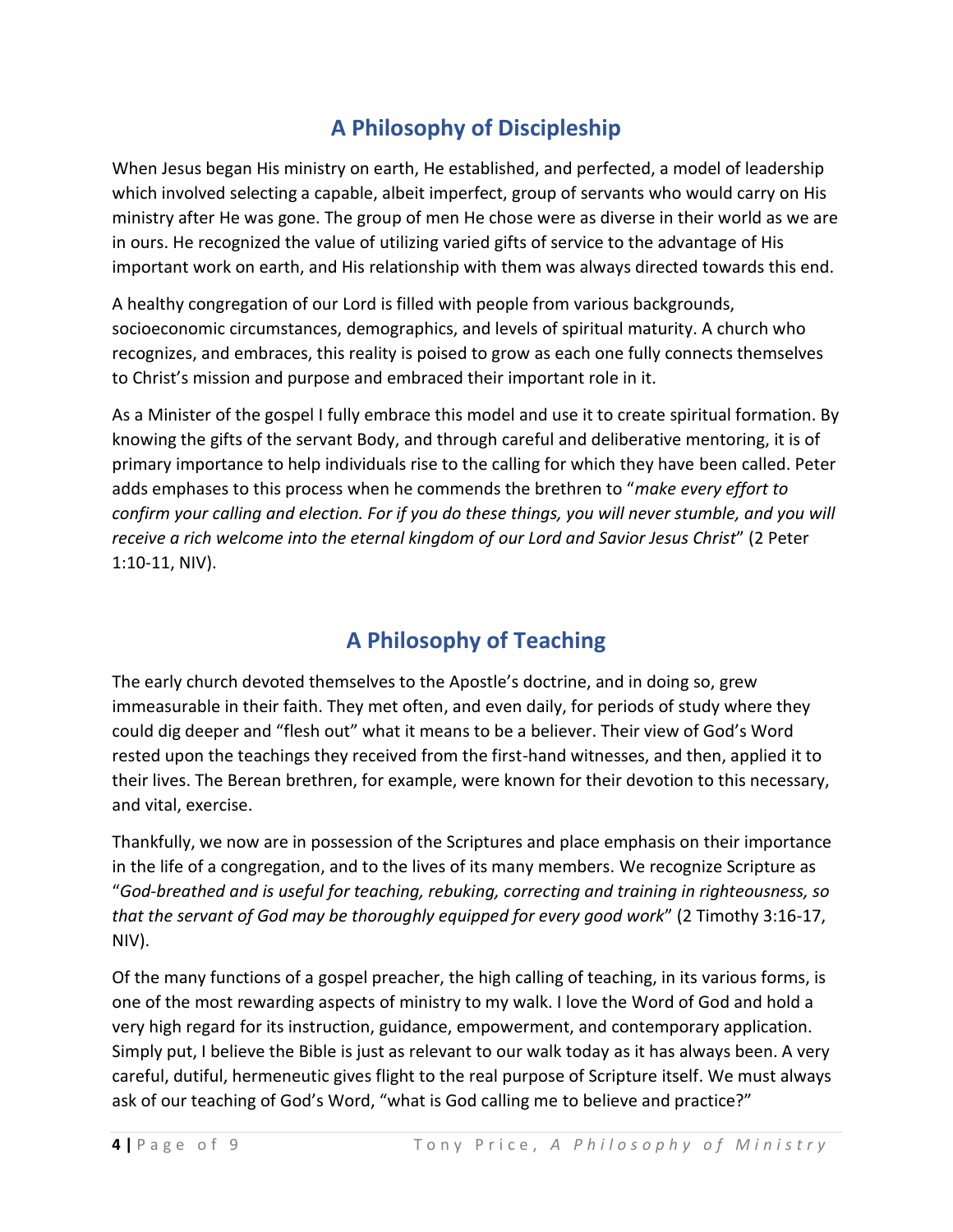Practically speaking, I utilize whatever appropriate means necessary to teach the truths of Scripture. I consistently use a fair number of visuals and utilize PowerPoint to help in the instruction process. I recognize that people learn differently and try, as I am able, to utilize a variety of methods to accomplish this end. For those who are verbal learners, which is to say they learn best through the spoken word, I pay close attention to homiletic devices to impact their learning experience. For those who are visual learners, which is to say that they learn best through visual charts, diagrams, and video instruction, I use PowerPoint to create multimedia illustrative experience wherein they learn best. For the hand-on learner, I use, from time to time, physical learning illustrations where they can touch and feel their way towards faith.

I believe learning the Bible can be fun and exciting. I thrill at the experience of witnessing Bible students "get it." Teaching is among my most rewarding gifts and I hold its practice very core to my role as an Evangelist. Jesus instructed His disciples not only to spread the saving message of the gospel, but to follow that up with teaching. "*Therefore go and make disciples of all nations, baptizing them in the name of the Father and of the Son and of the Holy Spirit, and teaching them to obey everything I have commanded you. And surely I am with you always, to the very end of the age"* (Matthew 28:19-20, NIV).

#### **A Philosophy of Worship**

Among the earliest memories of my youth, worship with my church family has always been my joy and privilege. While I recognize worship to be integral to my person walk and engage in it daily, it is the collective worship of the saints each Lord's day that thrills my heart. I embrace it as a seminal event each week and "lean in" to its intended purpose in my life. Each week I launch into my personal walk with Christ having been inspired and empowered as I have joined with others to give glory to God on the first day of every week.

As a minister of the gospel, I see my role in corporate worship as that of supporting a greater, grander, picture of God's presence and love. While I do view preaching as vital in our assemblies, I recognize that it is merely part or a greater whole. The prayers offered in faith, the music inspiring as it may be, the thoughtful deliberative communion as it is intended, and the thanksgiving expression of the offering are enjoined with the preaching of God's Word to build a living edifice to God's glory. The people of God through worship are like "*living stones,* [and] *are being built into a spiritual house to be a holy priesthood, offering spiritual sacrifices acceptable to God through Jesus Christ*" (1 Peter 2:5, NIV).

I believe that worship should be inclusive and utilize the many gifts of the worshippers. Worship leaders should be thoughtful and dedicated to their service as ones possessing a sacred responsibility. From my perspective, there should exist in every congregation a constant movement towards the inclusion of fresh faces among the leadership in worship.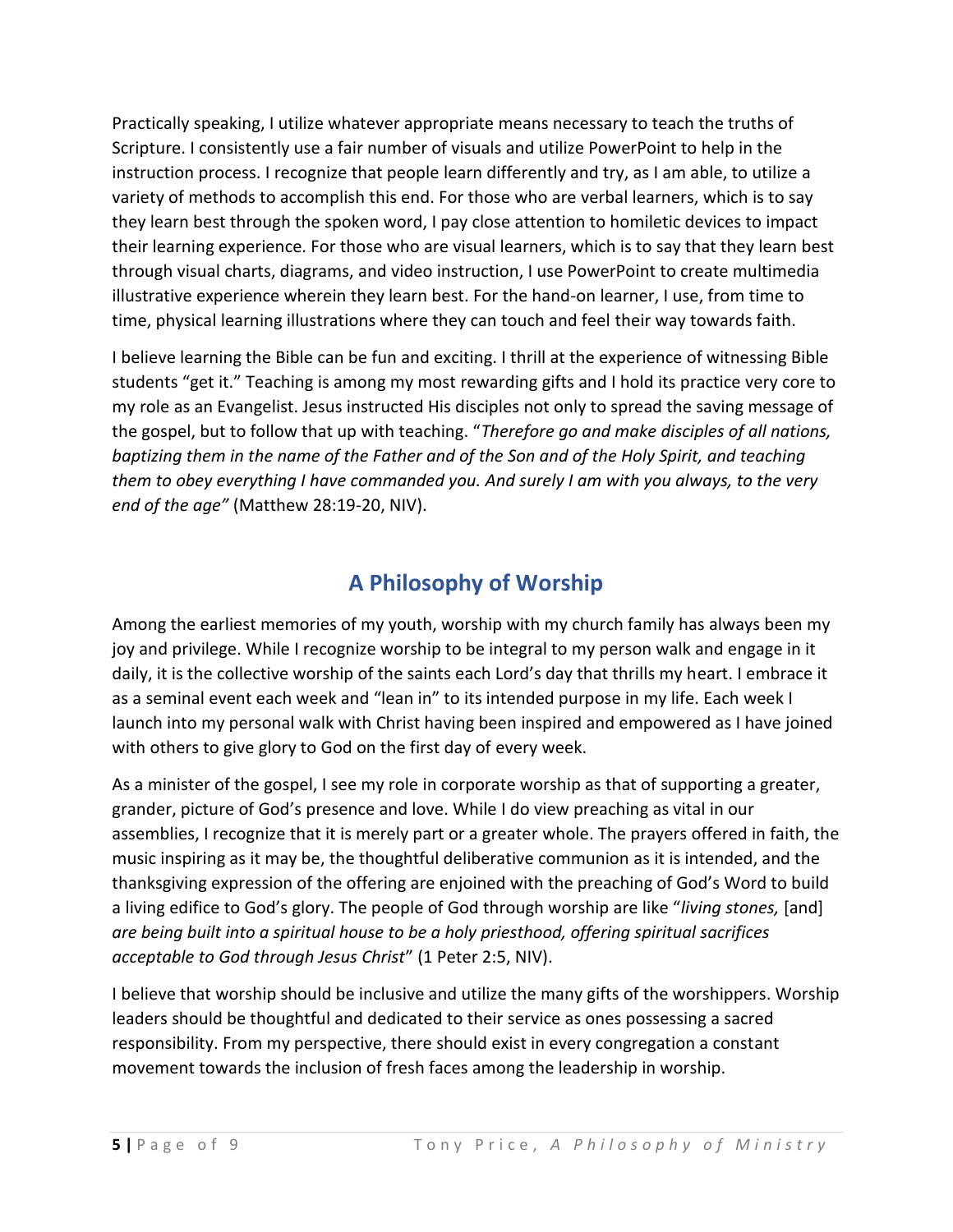I believe that worship should be reverent and thoughtful. It is a holy exercise and should reflect the respect that it has in the lives of Christians. This doesn't mean that it should be formal to the extent that it is uncomfortable, particularly to the unchurched seeker who visits the assembly, however, it should be entered into with gravity of purpose. I believe in a "come as you are" sort of atmosphere coupled with a determination to be relevant.

I believe worship should be planned, if not thematic. When worship is thoughtfully planned with all aspects of it contributing to a greater purpose, the worshipper leaves with a meaningful experience upon which they can grow. Music, prayers, communion, and sermons should all "fit together" to create a cohesive worship experience. To this end I devote a significant amount of time working with worship leaders to provide the worshippers with an experience of grace, and truth. Jesus declared that "*a time is coming and has now come when the true worshipers will worship the Father in the Spirit and in truth, for they are the kind of worshipers the Father seeks. God is spirit, and his worshipers must worship in the Spirit and in truth*" (John 4:23-24, NIV).

I believe worship can be creative, and uplifting, while still being reverent and awe-inspiring. Through the years I have been blessed to work alongside of faithful and highly creative souls who were passionate about making worship relevant. I have learned that as the times, and people, have changed through the years, so has the methods of inspiring them have become. Creativity should be encouraged, but always with an eye towards the value of tradition in the experience of the worshipper. Simply put, there is a value to both tradition and creativity in worship.

Practically speaking, the corporate worship of a faith community is likely the only impacting spiritual exercise Christians participate in each week. Thoughtful, Scriptural, and creative worship is vital for the growth of the church numerically, and essential to challenging Christians to live for Christ far beyond the confines of the church building.

#### **A Philosophy of God's Love, and Ours**

A stark reality of ministering to people are that they are not only deeply flawed and broken but are often on a painful journey affecting every area of their lives. I come to this realization out of my own life experiences and feel compelled to meet people where they are. Abuse, addiction, divorce, financial hardships, strained marriages, out of control parenting, and personal brokenness color the lives of many, if not all of us, in one form or another. Ministering effectively to people, particularly within our current culture, requires a profound sense of acceptance and love. There are no perfect souls, save Christ our Lord, and a mandate of ministry is to introduce the "sick" to the "great Physician."

It is my belief that ministry is never borne out of a legalism of exceptionalism, but more nearly out of a desire to love the way God loves. John, the disciple whom "Jesus loved," clearly identifies the very nature of God as being love, for "*God is love*" (1 John 4:8, NIV). In context, he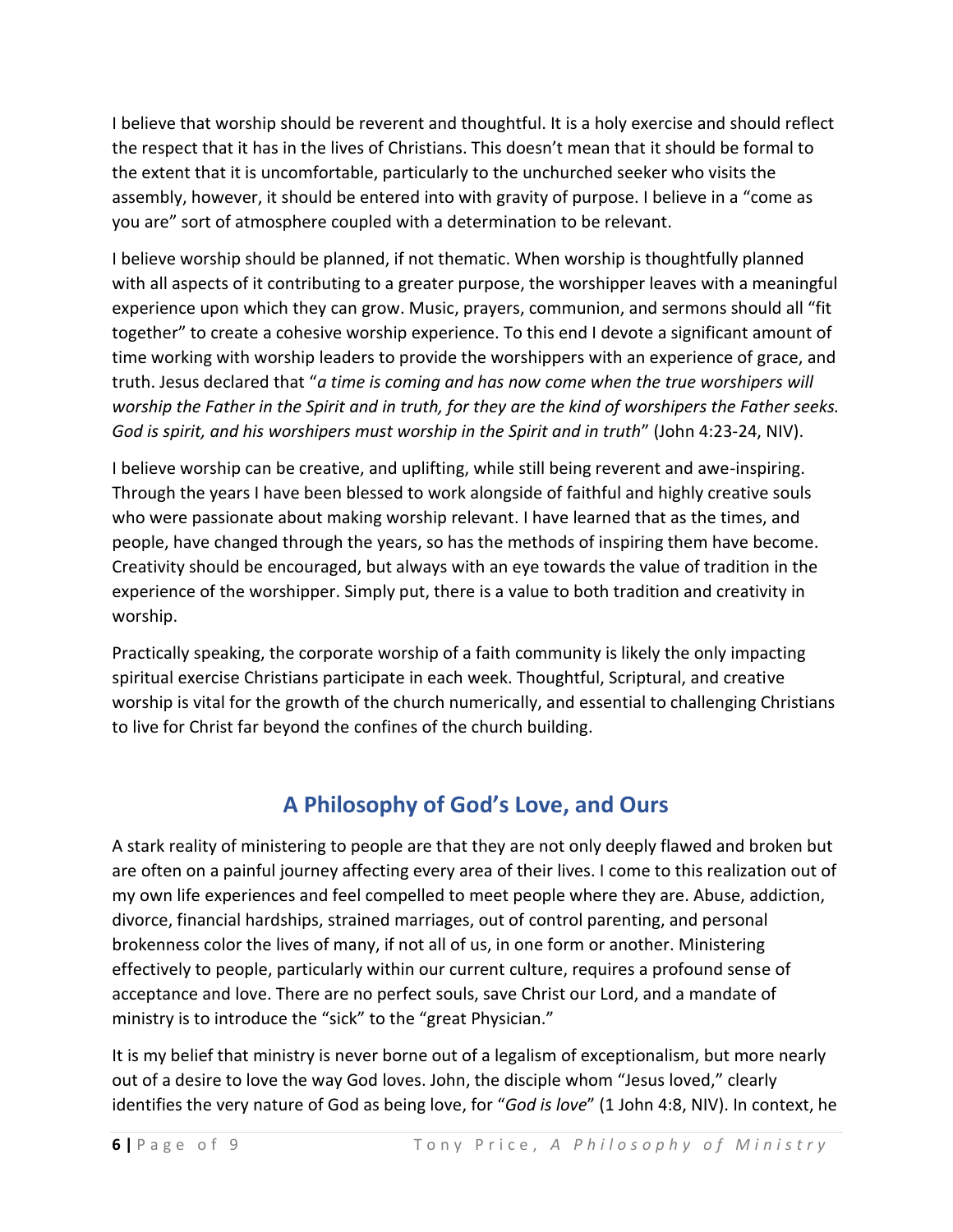connects our love with His. "*Dear friends, let us love one another, for love comes from God. Everyone who loves has been born of God and knows God. Whoever does not love does not know God, because God is love. This is how God showed his love among us: He sent his one and only Son into the world that we might live through him. This is love: not that we loved God, but that he loved us and sent his Son as an atoning sacrifice for our sins. Dear friends, since God so loved us, we also ought to love one another*" (1 John 4:7-11, NIV).

We are most like God when we love the way He loves. Ministry, for me, is the daily living out of this holy cause to extend God's extravagant love to every soul. Whether it is expressed over a cup of coffee at the local Starbucks, in our dining room as a part of a shared fellowship meal, in the foyer of the building extending a hug and kind word to a visitor, or within the confidentiality of the counseling office, God's love fuels a magnificent obsession to love the unlovable.

## **A Philosophy of Evangelism**

Our Lord came to "*seek and save the lost*" (Luke 19:10, NIV). It is of primary importance for the Body of believers, and their Evangelist, to be fully devoted to, and engaged in, the spreading of the glorious gospel. It is not only a commandment of Christ but is a passion of convicted souls. Without Christ, and His redemptive work on the cross, the world is lost and without hope. "*For God so loved the world that he gave his one and only Son, that whoever believes in him shall not perish but have eternal life*" (John 3:16, NIV).

The definition of a preacher, and evangelist, is one who evangelizes. That is to say, a preacher should be devoted to winning souls for Christ. He makes no apology for his many conversations and Bible studies that instruct seeking hearts to believe, repent, confess, and be baptized. It has been my privilege through the years to walk with people through this journey and assist them in their obedience to Christ. At any given time, I typically am studying with numerous individuals and families as they make this journey.

Generally speaking, when it comes to the many ministries and activities of the church, it is my believe that evangelism is the underpinning upon which every program is based. Every effort, every communication, every exercise of collective faith is founded upon the primary truth that it is our business to "seek and save the lost" just it was the business of Christ.

# **A Philosophy of Grace**

Since the beginning, it has always been a difficult sort of reality for the seeker of God's heart. His unmitigated love for His creation has been borne out in the lives of generation after generation of sinners. We learned in the garden that there is grace, but also the dark stain of sin that evokes the judgement of God. They sinned, Adam and Eve, but so has every created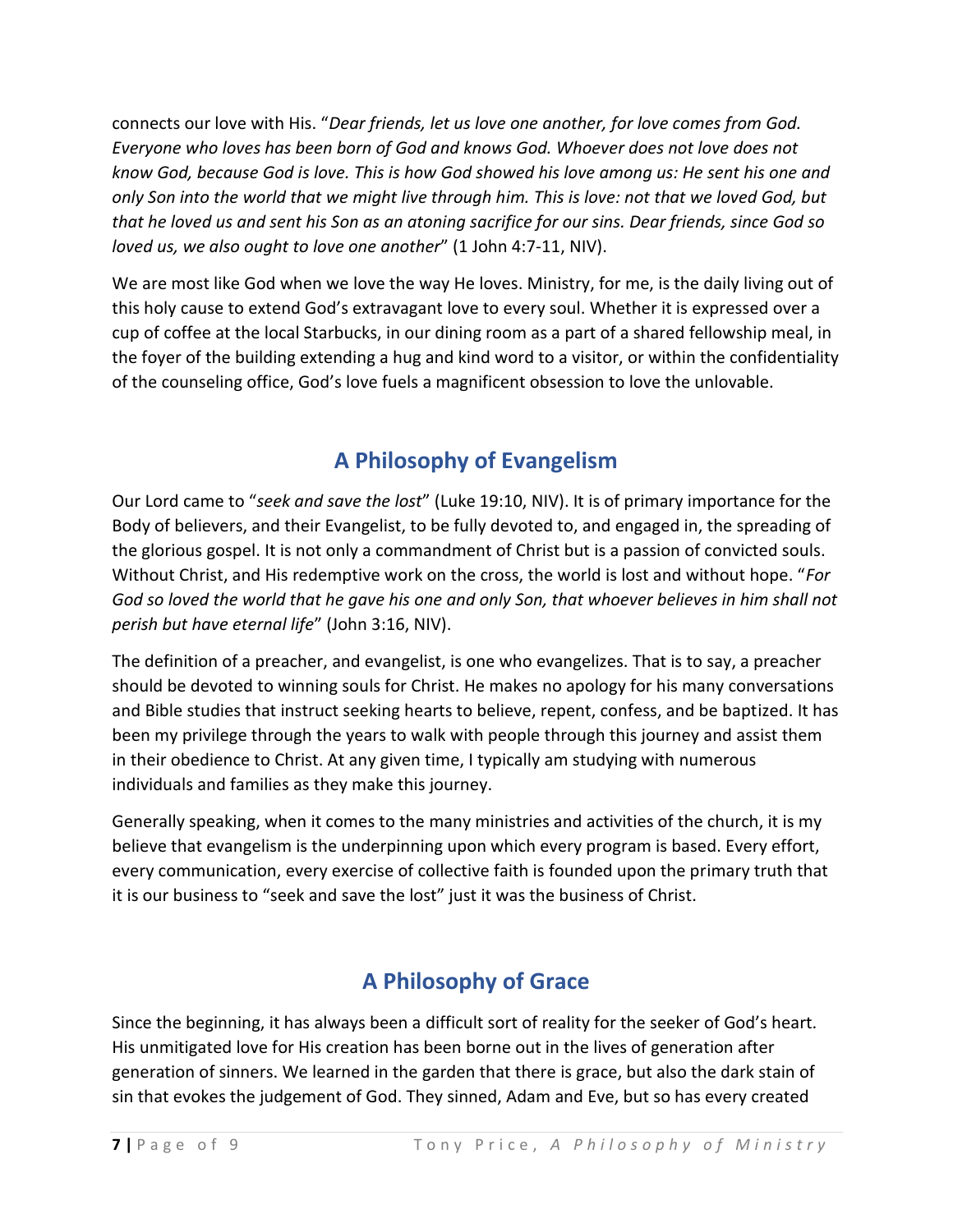soul since. It has always been a "push-pull" relationship mankind has experienced in this exchange. God's love is complete and all-surpassing, but, so it seems, man's inclination is to reject this perfect expression and disobey.

The great "schoolmaster" of the Old Testament is replete with narratives that point to the reality of, and necessity for, a sacrifice worthy to atone for the countless sins of mankind. For centuries they carried their sins to the altar of the Tabernacle, and then Temple, to record them there. We are told in Scripture that these sins were not, and could not, be atoned for even through the spilt blood of animal sacrifices without blemish. "*But those sacrifices are an annual reminder of sins. It is impossible for the blood of bulls and goats to take away sins. Therefore, when Christ came into the world, he said: "Sacrifice and offering you did not desire, but a body you prepared for me*" (Hebrews 10:3-5, NIV).

In Revelation, we witness the "behind the scenes" of an altogether different transaction of grace. When the seven seals were produced, a cry went out throughout all of heaven with an ominous silence. The angel implored, "*Who is worthy to break the seals and open the scroll?" But no one in heaven or on earth or under the earth could open the scroll or even look inside it"* (Revelation 5:2-3, NIV). But behold, there was one who was worthy. John's witness brings hope with these words: "*Then I saw a Lamb, looking as if it had been slain, standing at the center of the throne, encircled by the four living creatures and the elders*" (Revelation 5:6, NIV). Jesus, our slain lamb of redemption, was a sufficient sacrifice and the transaction of grace was sufficient.

What do we do with this amazing gift of God's grace? Try as we may to earn this divine favor, we cannot, lest it loses its living-giving power. Paul reminds his readers of their condition prior to God's gift, but also warns them of the sin of appropriating this grace by works of righteousness. "*As for you, you were dead in your transgressions and sins, in which you used to live when you followed the ways of this world and of the ruler of the kingdom of the air, the spirit who is now at work in those who are disobedient. All of us also lived among them at one time, gratifying the cravings of our flesh and following its desires and thoughts. Like the rest, we were by nature deserving of wrath*" (Ephesians 2:1-3, NIV).

At the very moment of our sin, we are compelled to recognize the source of grace that brings forgiveness. "*But because of his great love for us, God, who is rich in mercy, made us alive with Christ even when we were dead in transgressions—it is by grace you have been saved. And God raised us up with Christ and seated us with him in the heavenly realms in Christ Jesus, in order that in the coming ages he might show the incomparable riches of his grace, expressed in his kindness to us in Christ Jesus. For it is by grace you have been saved, through faith—and this is not from yourselves, it is the gift of God— not by works, so that no one can boast*" (Ephesians 2:4-9, NIV).

The disturbing truth about our salvation is that we contribute not "one whit" to it. We cannot earn it, purchase, it, or acquire it apart from its gift expression. We are saved by grace, period. However, we accept this grace by faith. Without one, or the other, there is no salvation. In this